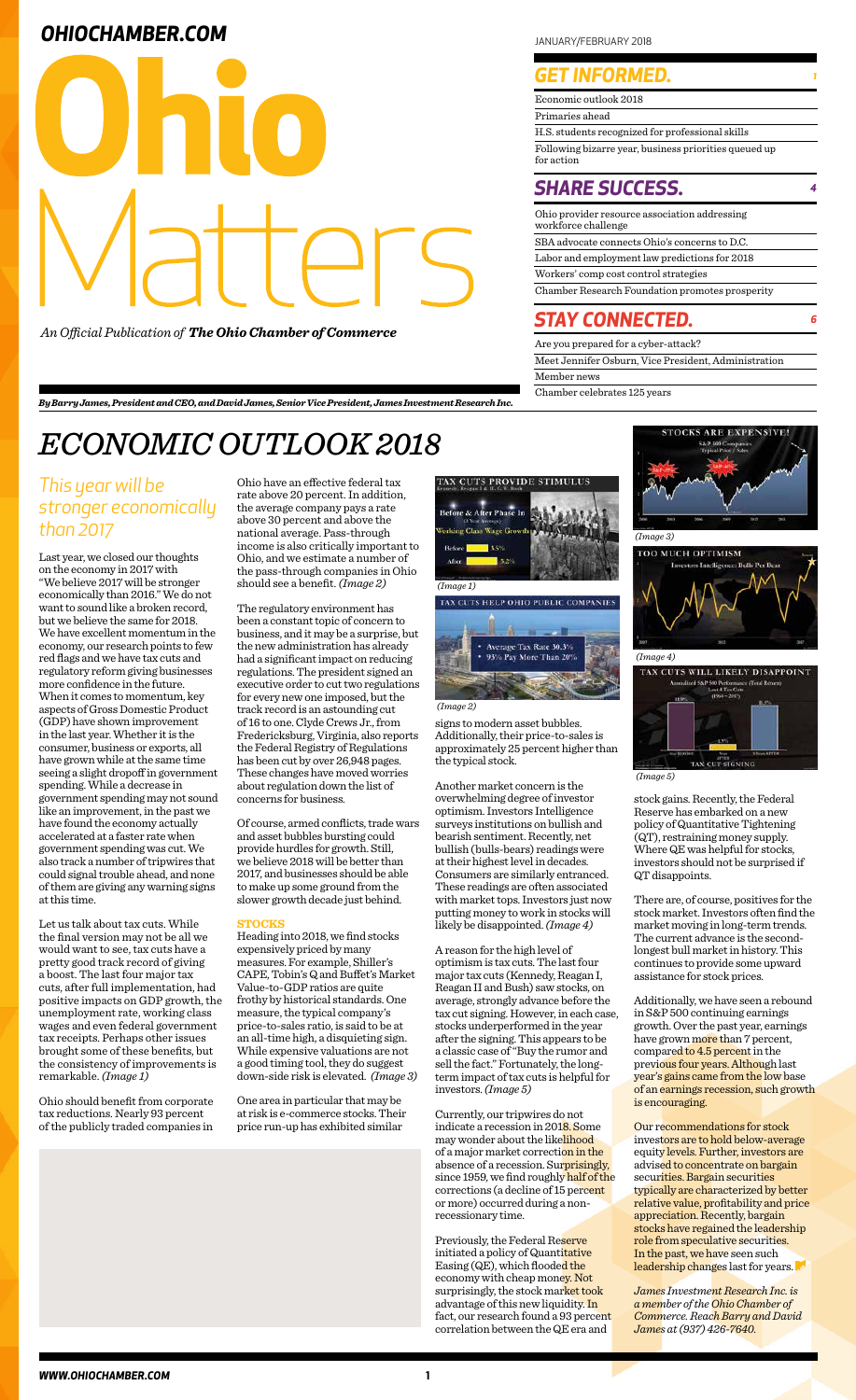*You're building a stronger business. We're all building a better state. We're All for Ohio!*

In 2018, the Ohio Chamber of Commerce will celebrate 125 years!

For 125 years, through 28 governors, 63 General Assemblies and thousands of pieces of legislation and agency regulations, we have aggressively championed free enterprise, economic competitiveness and growth for the benefit of all Ohioans. We will strive to continue this mission for at least the next 125 years!

> Thank you for your continued support, and we wish you a successful and prosperous New Year!

> > The Ohio Chamber of Commerce



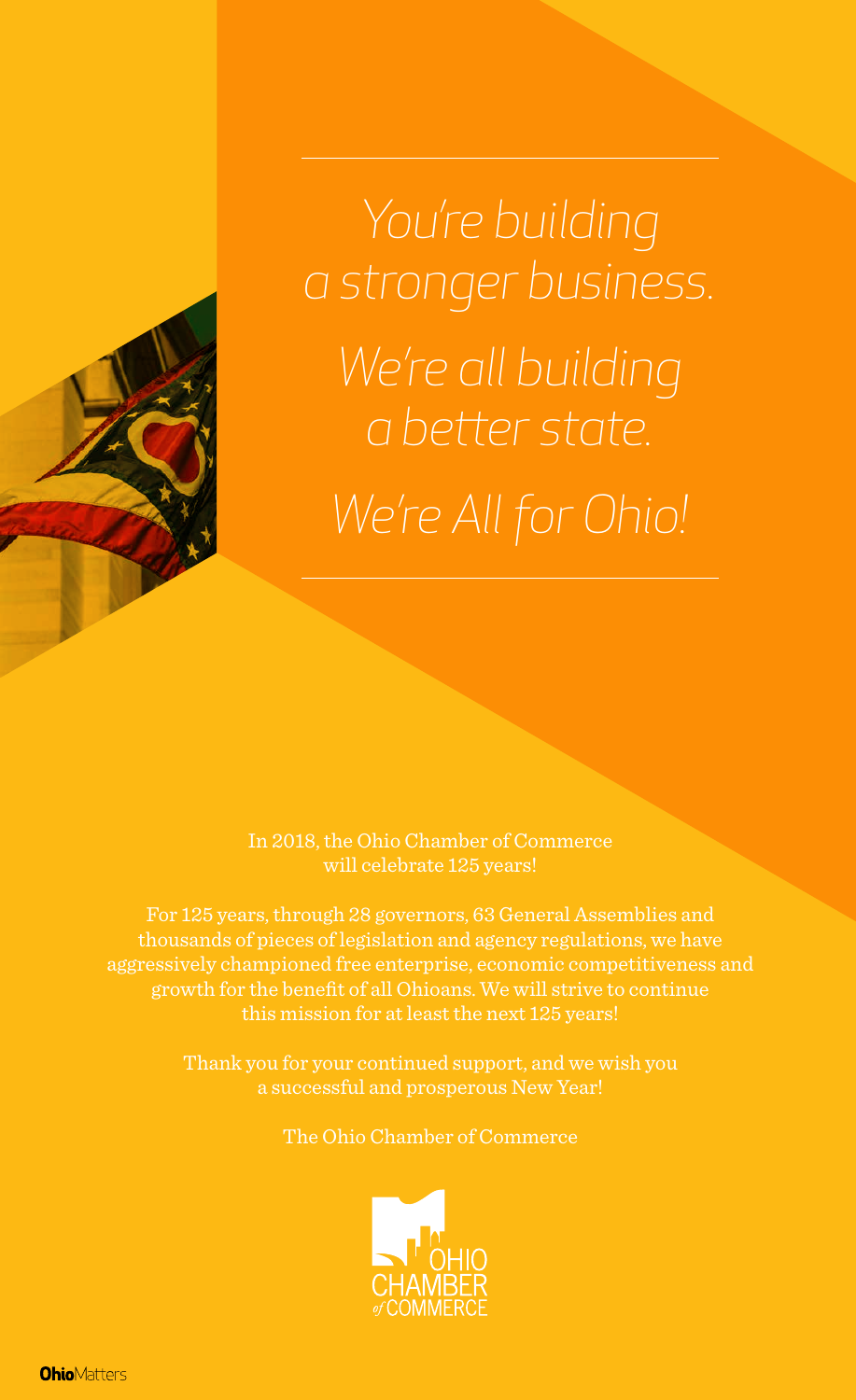# *2018 PRIMARIES AHEAD*

2018 is going to be a critical year in Ohio politics, with many new faces angling for the governor's office, to a whole new slate of statewide officeholders, all the way down to the legislature. 2016 continued a trend of Republican domination in Ohio in both national and statewide contests. While Donald Trump won our state by a healthy margin, he is wildly unpopular nationally (35 percent approval as of Dec. 1). With recent election results in Alabama and Virginia, Ohio Democratic Party Chairman David Pepper is probably quite bullish on his party's chances of having a good cycle this year. His chairmanship likely depends on it.

While I am not suggesting Ohio is Virginia, there is enough evidence to suggest that Statehouse Republicans will be playing heavy defense, and while Democrats may not be able to flip the chambers, they could be much more competitive than in previous cycles with good candidates and adequate resources.



In the Ohio House, there are 20 open seats due to term limits. Some of the current seats are in marginally Republican-leaning districts, especially in suburban Cuyahoga, Franklin and Summit counties. By my count, to date, there are at least 16 GOP primaries (for both sitting members and open seats) that we know of, and there could be more as the February filing deadline approaches. The high number of primaries is partly due to the brewing battle for speaker of the house after Cliff Rosenberger departs. In the case of open seats, new members of the GOP caucus will likely determine the next speaker. The last time there was a similarly contentious leadership race for House Republicans was 2008. That year, House Democrats took advantage of a poor state and national political climate to win control of the Ohio House for the period of one General Assembly.

In the Ohio Senate, there are 10 open seats due to term limits. With the three open Democratic seats safe, Minority Leader Kenny Yuko will look to dig out from their nine-member super-minority. Senate Democrats are likely to spend significant resources to pick up Senate Districts 3 (Northeast Franklin County), 5 (parts of Darke, Montgomery, Miami and Preble counties) and 13 (Huron and Lorain counties). Getting their caucus back into double digits would help build some momentum as they head into the 2020 presidential cycle and 2021 redistricting.

> Left undone at the end of 2017 was a longstanding Ohio Chamber legislative priority, restoring balance to Ohio's employment discrimination statutes. This is particularly frustrating given that

#### *By Keith Lake, Vice President Government Affairs*

It was, to say the least, an unusual second half of 2017 around the Ohio Statehouse.

The legislative year began routinely, with the Senate and House both passing the state's biennial budget at the end of June, followed immediately by members departing Columbus for their summer break.

Typically, lawmakers don't return until after Labor Day following completion of the budget. However, just over a week later, the House was back. The purpose of this unusual July session was to attempt to override several of the 47 items Gov. John Kasich vetoed from the budget bill. Taking up 11 of the vetoed items, lawmakers successfully overrode all 11.

The House's action prompted a similar return in August by the Senate, for just one day, solely to consider six of the 11 items the House had previously acted on. The Senate ultimately voted to override the governor on all six. Prior to this year, the last time the legislature even attempted to override multiple budget bill vetoes was 40 years ago, in 1977.

> The General Assembly will need to move quickly when it returns in January on these and other bills that would improve Ohio's business climate. It's an election year, and this usually means significant legislative work comes to a halt prior to the May primary and often doesn't resume in earnest until after the November general election. In addition, that assumes a sense of normalcy returns to Columbus. If it doesn't, and 2018 is as unusual as 2017 was, all bets are off.

This, however, was just the beginning of what would be an atypical six months.

Though the General Assembly did return in September as normal, routine work on legislation, with committee hearings and legislative sessions, didn't last long. That's because, in mid-October, a popular veteran legislator, Sen. Cliff Hite, resigned after admitting to "inappropriate conversations" with a female state employee. Later, a second lawmaker resigned. About a month after Hite's resignation, Rep. Wes Goodman was forced out after acknowledging that he participated in inappropriate — albeit consensual — conduct in his Statehouse office.

Graduates who earn the OhioMeansJobs Readiness Seal are competitive; they are prepared to contribute value to your business by demonstrating the strong work ethic, experience and professional skills required for success in the workplace.

Partly as a result of these circumstances, numerous scheduled session days were cancelled, and the Senate met only nine times and the House one fewer between Labor Day and the end of the year. Not surprisingly, several public policy objectives important to Ohio businesses weren't addressed.

House Bill 2 was favorably reported out of committee in early May and yet — eight months later — still awaits assignment to the House calendar for a vote by the full House. This despite the fact that HB 2 underwent numerous changes in committee and the parties that initially opposed the bill are now neutral.

Also left undone — and even farther behind in the process — is a plan to fix Ohio's broke and broken unemployment compensation system. Reforms are urgently needed to update and strengthen the system for the benefit of Ohio's employers, employees and economy. Unfortunately, opposition by labor unions to virtually all potential reductions in benefit levels has stymied pursuit of a legitimate solution. Their solution is to pour more money into the system without addressing the cost drivers.

Conversations continue, but the political will to buck organized labor and pass a balanced bill that addresses both the revenue and spending sides of the equation simply has yet to materialize. Furthermore, as we head into an election year, political resolve will likely be in even shorter supply.

More optimistically, two bills the Ohio Chamber helped author were introduced late in the year, Senate Bill 221 in October and House Bill 450 in mid-December. SB 221 builds on the existing authority of the successful Common Sense Initiative, created in 2011 to help create a more jobs-friendly regulatory climate in Ohio. SB 221 would further minimize the negative impact that agency regulations have on businesses and could see quick action in the New Year.

HB 450 is designed to provide relief from health insurance mandates. Each new government-mandated benefit puts upward pressure on health insurance premiums, ultimately making health insurance even less affordable and accessible. With health care costs being a top concern of most businesses, relief is needed. HB 450 would ensure that existing mandates and their costs are periodically reviewed, provide health insurance purchasers with additional transparency about the cost impact of mandates and put common-sense guardrails around future mandates.

# *FOLLOWING BIZARRE YEAR, BUSINESS PRIORITIES QUEUED UP FOR ACTION IN 2018*



## *OHIO HIGH SCHOOL STUDENTS EARN RECOGNITION FOR DEMONSTRATING PROFESSIONAL SKILLS*

Ohio businesses report a lack of professional or "soft" skills as a barrier to hiring talented workers. To help address this challenge, the state of Ohio surveyed business leaders to identify which professional skills are in highest demand among employers.

Beginning with the class of 2018, high school students who demonstrate the top 15 professional skills, validated by three or more mentors, will be eligible to earn the OhioMeansJobs-Readiness Seal on their transcripts and diplomas.

*To learn more, visit http://www.education.ohio.gov/SuccessBound.*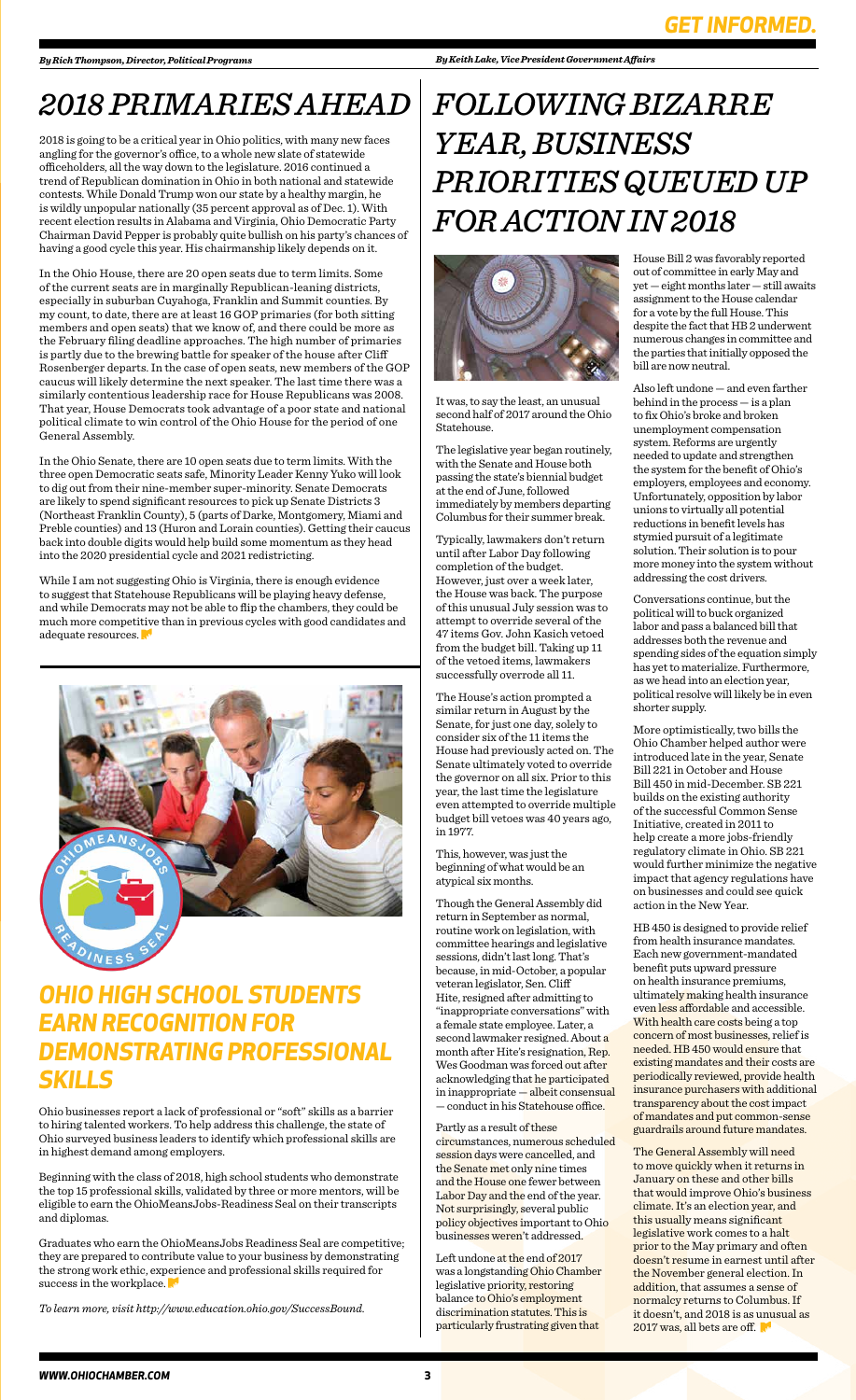The Ohio Provider Resource Association (OPRA) is tackling the workforce challenge head on. OPRA is a statewide association representing private providers who support individuals with developmental disabilities. Beginning in January 2018, OPRA is launching a new direct care recruitment initiative called DSPOhio. DSPOhio is a unique, statewide direct support professional (DSP) recruitment effort that combines targeted DSP multimedia advertising with an online DSPOhio job site that connects potential employees with provider employers.

"For providers in Ohio's developmental disability system, recruiting direct care staff has become a make or break issue," says Mark Davis, president of OPRA. "Our mission as providers is to support individuals to become as independent as possible. The more successful we are at supporting inclusion, the more invisible we become as providers. Oftentimes, jobseekers may not even know our field exists. Coupled with that, low wages, long hours and often challenging work are not job characteristics employers typically use to entice potential employees.

"Yet the job of supporting an individual with a developmental disability does indeed have its own intrinsic reward. Our belief that, as a direct support professional, the life you change most might be your own is more truth than fiction. We accept all the challenges associated with workforce recruitment and we intend to compete."

### **WHAT DSPOHIO DOES**

DSPOhio has five major components.

- Branding media planning and buying. Through the use of multimedia purchases, DSPOhio will build awareness and understanding of the term DSP, the rewarding nature inherent in the work and the career opportunities available.
- Website. The DSPOhio website will function as a job site and will be the conduit between interested employee and provider employer. The website will offer more in-depth information on the role and responsibilities of a DSP.
- Connectivity. Using a data-driven, integrated marketing communications strategy, DSPOhio focuses on provider-identified employee demographics and offers interested employees a simple way to
- immediately connect with prospective employers.
- Sustainability. Ultimately, DSPOhio will be a subscription-based service open to all developmental disability providers. Subscribing providers pay an annual fee, with an opportunity for additional paid advertising. Vendors will also have an opportunity to advertise. Revenue from subscriptions and advertising will be reinvested into multimedia buys, thereby ensuring an ongoing, year-after-year effort. The first year is offered free to all providers thanks to the financial commitment of a number of developmental disability system partners.
- Metrics. All components of DSPOhio are data-driven and measurable, allowing for continual learning and adaptation to become more sophisticated and effective.

"The media landscape continues to evolve and grow, giving people unlimited choices in how, when and where they choose to receive information and entertainment. This applies to jobseekers," says Jeff Davis, OPRA's director of Government Relations. "Customers are not waiting for marketers to catch up. Find them, communicate with them in the way they choose, or lose them. It's as simple, and as difficult, as that."

*To learn more about DSPOhio, contact Jeff Davis at jdavis@opra.org or (614) 579-9957.*



## *OHIO PROVIDER RESOURCE ASSOCIATION ADDRESSING THE WORKFORCE CHALLENGE*



Small businesses are the engine of the economy. In Ohio, there are nearly 186,000 small businesses employing close to 2.1 million employees. Small business accounts for 98 percent of all businesses by number and generates more than \$82.3 billion in payroll. Eighty-six percent of small businesses in Ohio have fewer than 20 employees.

> The SBA Office of Advocacy plays an important role in supporting small businesses and keeping their engines running well. Whether it's providing research or taking your concerns back to the nation's leaders, the office is actively engaged on behalf of America's small business community. Please reach out if you think the Office of Advocacy can help, and sign up for email updates for the latest news.

When it comes to compliance with federal regulations, the Small Business Administration's Office of Advocacy's research shows that the burden falls most heavily on these small businesses.

Reducing the regulatory burden has been a top priority of the Trump Administration, and President Donald Trump has issued two important executive orders on regulation. The first requires each agency to take two regulations off of the books before a new major regulation is introduced and requires that the cost of compliance is less. The second requires each agency to form a task force to identify all unnecessary, irrelevant and redundant regulations.

This burden on small business was first recognized by Congress, and in 1976, it created the Office of Advocacy as the voice of small business in the federal government. Advocacy is an independent office within the SBA that represents small business before Congress, the White House, federal agencies and the federal courts.

Advocacy works with federal agencies to find alternatives to proposed rules that are disproportionately burdensome to small business. Most small business owners do not have the time or expertise to sift through the vast volumes of federal regulations and keep up with the evershifting sands of change. Advocacy acts as your voice in Washington, monitoring these changes and engaging small business in the regulatory process.

The Office of Advocacy has three primary roles: economic research, regulation and outreach.

### **ECONOMIC RESEARCH**

Advocacy's Office of Economic Research is the government's pre-eminent data house for information pertaining to small business. It releases numerous pieces of esearch annually. Its website, www.sba.gov/ advocacy, contains state economic profiles, issue briefs, small business owner facts and small business facts with topics such as startup rates, the role of microbusiness in the economy and employment trends from new businesses.

### **REGULATION**

In 1986, Congress passed the Regulatory Flexibility Act (RFA). The RFA requires each federal agency to analyze the impact of proposed regulations on small businesses. Advocacy's Office of Interagency Affairs monitors an agency's compliance with the RFA and submits a report to Congress each year. Mitigating regulatory impact on the small business community is its primary focus.

### **OUTREACH**

Conducting economic research and monitoring compliance with the RFA is only part of what Advocacy does. The Office of Advocacy is actively engaged in outreach beyond Washington, D.C. There are regional advocates across the country, one in each of the 10 federal regions. These regional advocates travel throughout their region, meeting with small business owners, listening to their challenges and taking their issues back to Washington.

You can read more about the executive orders and offer your input on how federal regulations negatively affect your business by visiting the office's regulatory reform page at https://www.sba.gov/advocacy/regulatoryreform. It is compiling this information to alert federal agencies of small business concerns. It also plans to use this data to construct regulatory roundtables across the country specific to market issues. Please visit the web page and provide your input so Advocacy can deliver your feedback to the decision-makers in Washington.

The website also displays regulatory comment letters written by Advocacy in response to small business concerns and small business alerts that inform businesses about comment periods and proposed regulatory changes that may impact small business.

*Les Davies is the Office of Advocacy's Regional Advocate for Federal Region 5. Davies is the direct link between the region's small business owners, state and local government agencies, state legislators, small business associations and the Office of Advocacy of the U.S. Small Business Administration. Federal Region 5 covers Indiana, Illinois, Michigan, Minnesota, Ohio and Wisconsin. You can reach Davies at leslie.davies@sba.gov.*

*By Jeff Davis, Director of Government Relations, Ohio Provider Resource Association*

# *SBA'S REGIONAL ADVOCATE CONNECTS OHIO'S CONCERNS TO WASHINGTON*

*Most small business owners do not have the time or expertise to sift through the vast volumes of federal regulations and keep up with the ever-shifting sands of change.* 

### **Ohio**Matters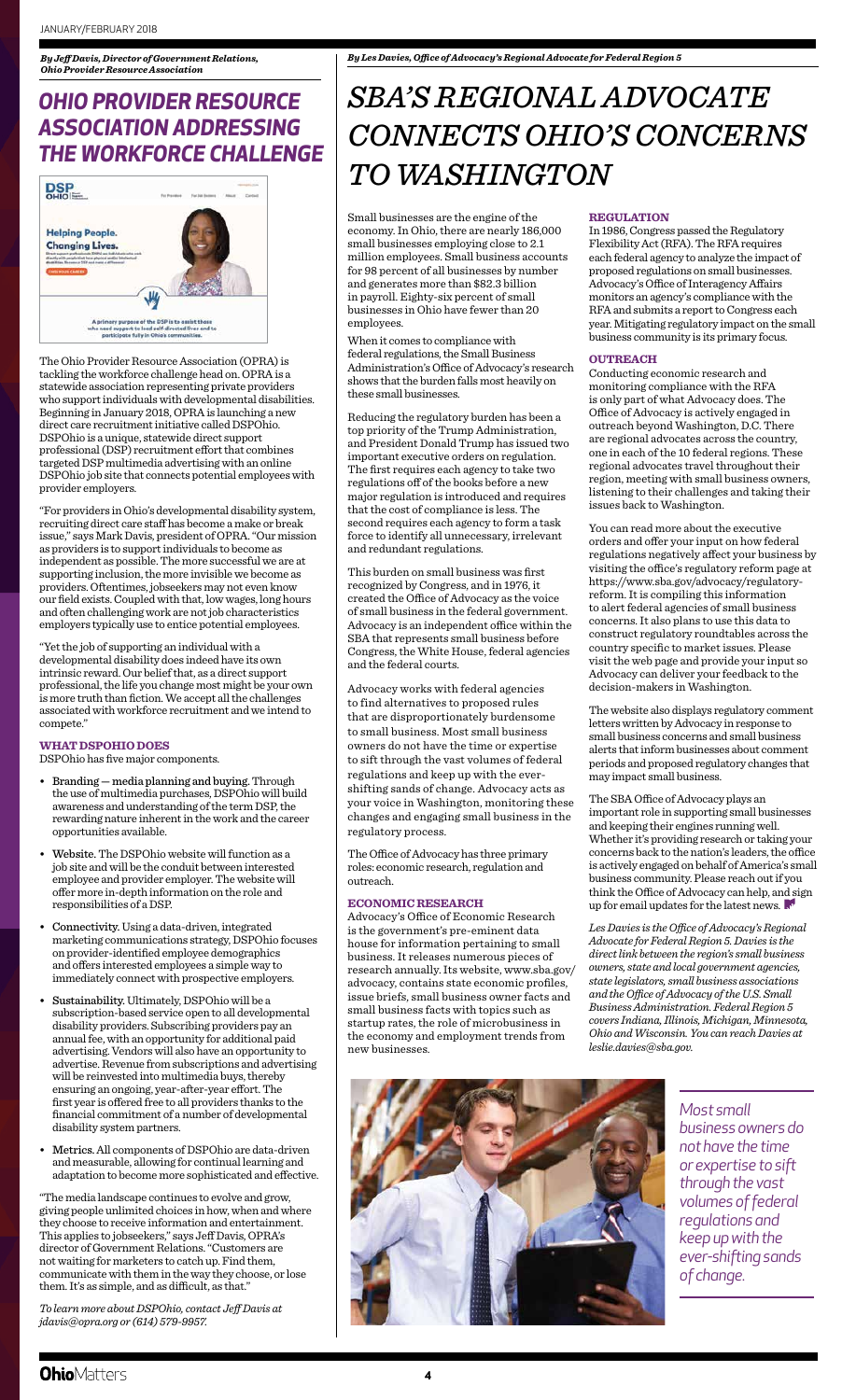As we ring in the New Year, it's time for Ohio employers to begin planning for the next wave of employment law trends predicted for 2018. With President Donald Trump in the White House and Republican control of Congress, employers will see continued deregulation at the federal level and an uptick in state and local-level protections.

As a result, employers can expect to confront the growing challenge of operating within a patchwork of differing state and local laws. While Ohio tried to end such local legislation through Senate Bill 331, the law has been challenged. Looking ahead, employers should have these five employment law trends on their radar.

#### **A SHIFT IN PAID LEAVE**

Last year, states and localities saw a flurry of legislative activity introducing new or expanding paid leave laws. More than 100 paid sick leave bills were introduced at the state level, and more than 10 were introduced locally. In 2018, Ohio employers can expect such legislation to continue. However, as a result of the recently introduced Workflex in the 21st Century Act in Congress, it may occur at a lower rate. If enacted, this bill would exempt employers from state and local paid leave laws if they offer employees a minimum number of paid sick days per year and institute a flexible work arrangement.

### **THE EMERGENCE OF PREDICTIVE SCHEDULING** In recent years, predictive

scheduling has increasingly gained steam among lawmakers nationwide. Generally, these laws require employers — mostly in the food, retail and hospitality industries — to provide employees with advance notice of their work schedule and any changes. Some even go so far as to provide "predictability pay," which guarantees a minimum level of pay if schedule changes are made on short notice. Predictive scheduling legislation has already been introduced or passed at the state or local level in many states, including Ohio. In 2018, affected employers should review their scheduling practices and consider retraining managers to ensure compliance with these laws.

#### **GROWING BAN-THE-BOX MOVEMENT**

Ban-the-box laws typically prohibit inquiries about a job applicant's criminal history in an employment application. They are designed

# *LOOKING INTO THE CRYSTAL BALL*

*Labor and employment law predictions for 2018*



For many employers, workers' compensation is one of the largest cost centers in their budget. While much attention is given to the indemnity side of the equation (the benefits paid out to injured employees for lost time and wages), the cost of medical care is another key component that impacts employers' premium rates and eligibility for alternative rating programs such as group experience rating or group retrospective rating.

This is where the value of your workers' compensation managed care organization (MCO) becomes important. The MCO plays a key role in employers' overall workers' compensation cost control strategies, considering that medical costs can account for approximately half (or more) of all claim costs.

The challenge for employers is in understanding the roles of the various players in the workers' compensation system and how to best work with them to achieve optimal outcomes. How do you maximize the effectiveness of your MCO? We often speak of four key best practices for effective medical management, referred to as the "4 Rs" — Reporting, Referring, Remaining in Contact and Returning to Work.

### **REPORTING**

It is critical that you report a workplace injury to your MCO as soon as possible after the incident. Early reporting allows your MCO to become involved with the claim quickly to collect all necessary information and evaluate the injury and overall situation. This early intervention facilitates effective medical management with an eye toward a quicker return to work, which helps minimize medical costs incurred in the claim.

To make this process work as easily as possible, it is helpful to have a plan in place before an accident happens. For example, personnel policies can establish parameters for claim reporting — when, to whom, etc. Employers can also provide Injury Reporting Packets to their employees that provide instructions for the employees, supervisors and medical providers, reducing the chances for reporting errors and unnecessary delays.



After the claim is reported, it is key to investigate the details behind the accident. Talk to the injured employee to obtain a statement, as well as other witnesses who may have seen the incident or have other helpful information. As you collect these statements and collect facts, it is important to document this information and maintain a file.

As federal enforcement of employment laws takes a backseat to President Trump's and Congressional Republicans' legislative priorities in 2018, Ohio employers can expect new legislation to be introduced at the state and local levels. In preparation, they should continue to monitor the growing patchwork of differing state and local laws and regularly update their policies and procedures as needed to comply with these laws.

#### **REFERRING**

The choice of doctors is a critical piece that determines the quality of treatment your employee receives, as well as the cost for that care. Just as with non-occupational medicine, emergency room visits cost more than a family practice doctor. While employees have a choice in medical

## *WORKERS' COMPENSATION Are you neglecting something in your cost control strategy?*

*By Shawn Combs, CareWorks Family of Companies*

providers, employers can establish relationships with local doctors who specialize in occupational medicine and who are experienced in treating patients with an outcome-based approach of returning the patient to full duty with their employer.

Your MCO can help to identify these providers in your area and facilitate a meeting with them and their staff, either at your office or theirs. At times, physicians are willing to attend a meeting in an employer facility to become familiar with your operations and the various job functions. The key is to establish a line of communication with these physicians and set expectations.

### **REMAIN IN CONTACT**

As the treatment plan progresses, it is vital to maintain an open line of communication with the injured employee, as well as with your MCO. Your MCO and TPA should keep you updated on any developments with the claim, but the employer should communicate any new information to the MCO, as well. There is no such thing as too much communication.

### **RETURN TO WORK**

The ultimate goal in medical management is for the employee to return to work as quickly and safely as possible. In many cases, that can happen fairly quickly. However, with more significant injuries, this process may take longer. In those cases, your MCO can work with you to identify temporary "modified duty" or transitional work for the employee to do while he or she is recovering. This allows you to keep the employee engaged and connected to the workforce and minimize costs charged to your workers' compensation policy.

*To learn more about how to implement these managed care best practices into your business operations, contact Shawn Combs with the CareWorks Family of Companies at (614) 760-3555 or via email at shawn.combs@ careworks.com.*

to prevent employers from eliminating applicants with a criminal record from the hiring process, without first considering their qualifications for the position. Although criminal history still comes into play, ban-the-box laws merely delay its consideration until later in the hiring process. Support for these policies has grown exponentially in recent years. In fact, 29 states — including Ohio — have already adopted some form of a ban-the box law. While Ohio's law only applies to publicsector employers, it wouldn't be surprising if this law is extended to private employers, given the national trend.

#### **THE FIGHT FOR PAY EQUITY**

States and localities continue to evolve their strategies to curb pay discrimination, including recently introduced laws restricting inquiries into an applicant's salary history during the hiring process. Last year, more than 100 equal pay bills were introduced at the state level. In 2018, Ohio employers can expect these efforts to continue, especially given the White House's reprieve of the EEO-1 reporting requirements, which were substantially expanded to include data on pay and hours worked. The Equal Employment Opportunity Commission and Office of Federal Contract Compliance Programs had planned to use the new data to increase enforcement of federal wage bias laws. Although Ohio currently allows inquiries into salary history, the Sixth Circuit Court of Appeals — which covers Ohio — has interpreted the federal Equal Pay Act to prohibit employers from relying on salary history as the sole justification for differing pay among otherwise equal employees.

### **A CHANGE IN FEDERAL ENFORCEMENT STRATEGIES**

Last year, the Trump administration began the process of rescinding many positions, priorities and enforcement strategies of the Obama administration. It's likely these reversals will result in laxer federal enforcement of laws, such as equal employment laws, the Fair Labor Standards Act, National Labor Relations Act and more. While this may come as welcome news to many Ohio employers, there is always some concern it could lead to an uptick in private lawsuits.

*Mathew Parker is an associate attorney at the Columbus office of Fisher Phillips, a national management-side labor and employment law firm.*

*We often speak of four key best practices for effective medical management, referred to as the "4 Rs" — Reporting, Referring, Remaining in Contact and Returning to Work.*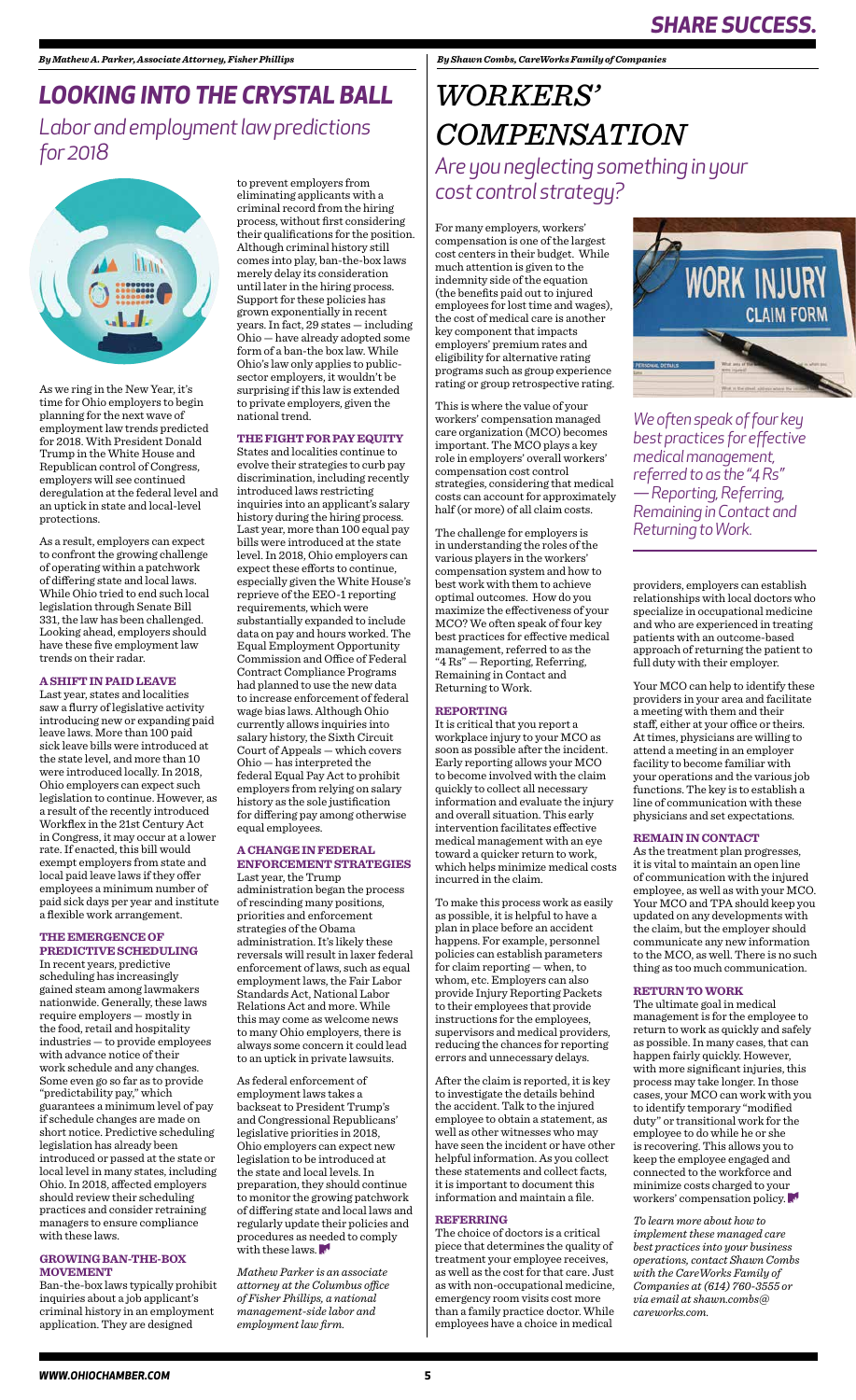The longstanding, traditional one-year anniversary gift (dating back to the Victorian Era), is paper. Many have speculated why paper was chosen. Some believe it represents a blank page waiting to be filled with ideas, adventures, happiness and turmoil. Others believe it represents the fragility of new relationships and endeavors, and some believe it represents a timeless form of expression used for declarations. All three reasons are valid and resonate with our organization as we close Chapter One of our book and begin Chapter Two.

One year ago, Jan. 1, 2017, we started with a blank page. However, it is not blank anymore. Here are some highlights from 2017.

- We created the Prosperity Pulse, a quarterly survey of Ohio business leaders that will enable us to track the economic health of Ohio and build trendlines of prosperity over time.
- We partnered with seven local chambers (Akron, Cincinnati, Cleveland, Columbus, Toledo, Youngstown-Warren and Zanesville-Muskingum) to create the Ohio Innovation Economy Blueprint. This project, expected to be completed by June 2018, will offer recommendations to policy-makers on making Ohio a leader within the innovation economy.
- We hired a firm to conduct public opinion polling on the image of businesses in Ohio. The results were given to the Ohio Chamber of Commerce Board of Directors and will guide its image campaign in 2018.
- Organizationally, we created strategic goals and standard processes, and achieved the 2017 Platinum Seal of Transparency from GuideStar.



We have also been busy forming new relationships and endeavors. We started with five founding board members, and through relationship building and strategic guidance, we have expanded that number to 10. The board of directors has been instrumental in cultivating relationships to strengthen our capacity and the organization.

Looking ahead, we have specific goals, but ultimately we are

passionate about serving the members of the Ohio Chamber of Commerce by:

- Convening community initiatives to promote the economic well-being of Ohio
- Developing and disseminating reports, studies, programs and/ or findings that impact Ohio's economy, job creation and longterm competitiveness
- Creating educational opportunities and information for the general public regarding civics and public policy

"Our work has only just begun," says Brian Hicks, president of the board. "We plan to be an invaluable resource to the members of the Ohio Chamber of Commerce and Ohio policy-makers. Thank you to all who have helped get the Research Foundation off the ground. We look forward to creating new relationships that will move the research forward and help drive our vision of an Ohio where businesses thrive, communities are strong and safe, and public policy supports economic freedom."

*If you or your company has an issue that you would like to see the Ohio Chamber Research Foundation address, please contact Katie at (614) 629-0921 or kkoglman@ohiochamber.com.*

*To learn more about our projects or to support our work, visit our website at www.ohiochamberfoundation.com.*



## *SEEKING KNOWLEDGE TO GAIN UNDERSTANDING TO PROMOTE PROSPERITY*

Every business is at risk. But with some basic preparation, planning and insurance coverage, a cyber-attack or data breach on your business doesn't have to be lethal.

## *Ohio Chamber of Commerce Research Foundation*

*Are you prepared to deal with a cyber-attack or other business data breach?*

No business or industry appears to be immune from making headlines as the next victim of a cyber-attack or data breach.

The massive breach of Equifax is only the latest in a long string of data breaches that includes a reported 95 percent of *Fortune* 500 companies. Government agencies including the IRS, CIA, Defense Department, Federal Office of Personnel Management and even the White House have all been hacked or had data compromised. But for every large business that makes the headlines, thousands of small to midsized businesses have experienced a data breach of some kind but were never in the news.

Small businesses have become attractive targets because they maintain the same type of confidential information about their customers and employees as larger companies, but they don't have the same high-profile security measures in place. They are easy prey.

If the largest of the large corporations and the massive infrastructure of the federal government can't keep their data safe, how is a small to mid-sized Ohio company supposed to deal with this threat?

### **A SOLUTION**

The Ohio Chamber of Commerce, along with Gallagher Affinity, is offering members exclusive access to a diverse suite of cyber and data breach solutions, including threat and risk assessments, ongoing monitoring and compliance options, and the increasingly necessary cyber and data breach liability insurance. These special memberonly rates and programs are offered exclusively through the Ohio Chamber.

InfoSafe, a cyber compliance and protection tool, makes it simple and affordable for businesses to protect against a data breach and meet the



complex compliance requirements for safeguarding customer information. Reduce overall data breach risk and liability exposure, increase customer trust and attract new businesses by being InfoSafe Certified.

Cyber and data breach liability insurance provides the critical coverage necessary to help protect Ohio companies of all sizes from the high costs and implications of a cyber or other type of data breach-related incident. It also helps your business comply with state and federal regulations and insures against costly fines and penalties that can be levied on a company following a breach. Cyber insurance will not protect you against an attack — but will allow you to survive one.

Cyber and data breach liability insurance helps tame the significant financial hardship of a cyber-attack and/or data breach by offering coverage to help you with the associated costs of an event. The response costs associated with minimizing the damage of a data breach or cyber-attack can be extensive and can even put a company out of business.

More information on these cyber insurance and compliance tools may be found at ohiochamber.com/cyberinsurance. As a member, you can see your actual rates by simply answering a few short, online questions about your business. Each of the programs can be implemented online and put into effect within minutes.

*For more information, visit ohiochamber. com/insurance, or contact Laz Picciano at lpicciano@ohiochamber.com.*

# *FIGHT BACK AGAINST THE HACK*

*On Nov. 29, Ohio Small Business Council members Tom Secor and Emily Turned, testified in the Senate Government Oversight and Reform Committee in favor of SB 221. This bill is a vital step in rule and regulatory reform for our state.*

### **Ohio**Matters

*On Dec. 6, our board of directors held its December meeting. After hearing a presentation on Job Readiness, the board broke up into workgroups to further discuss the role the Ohio Chamber can play in workforce development issues.*

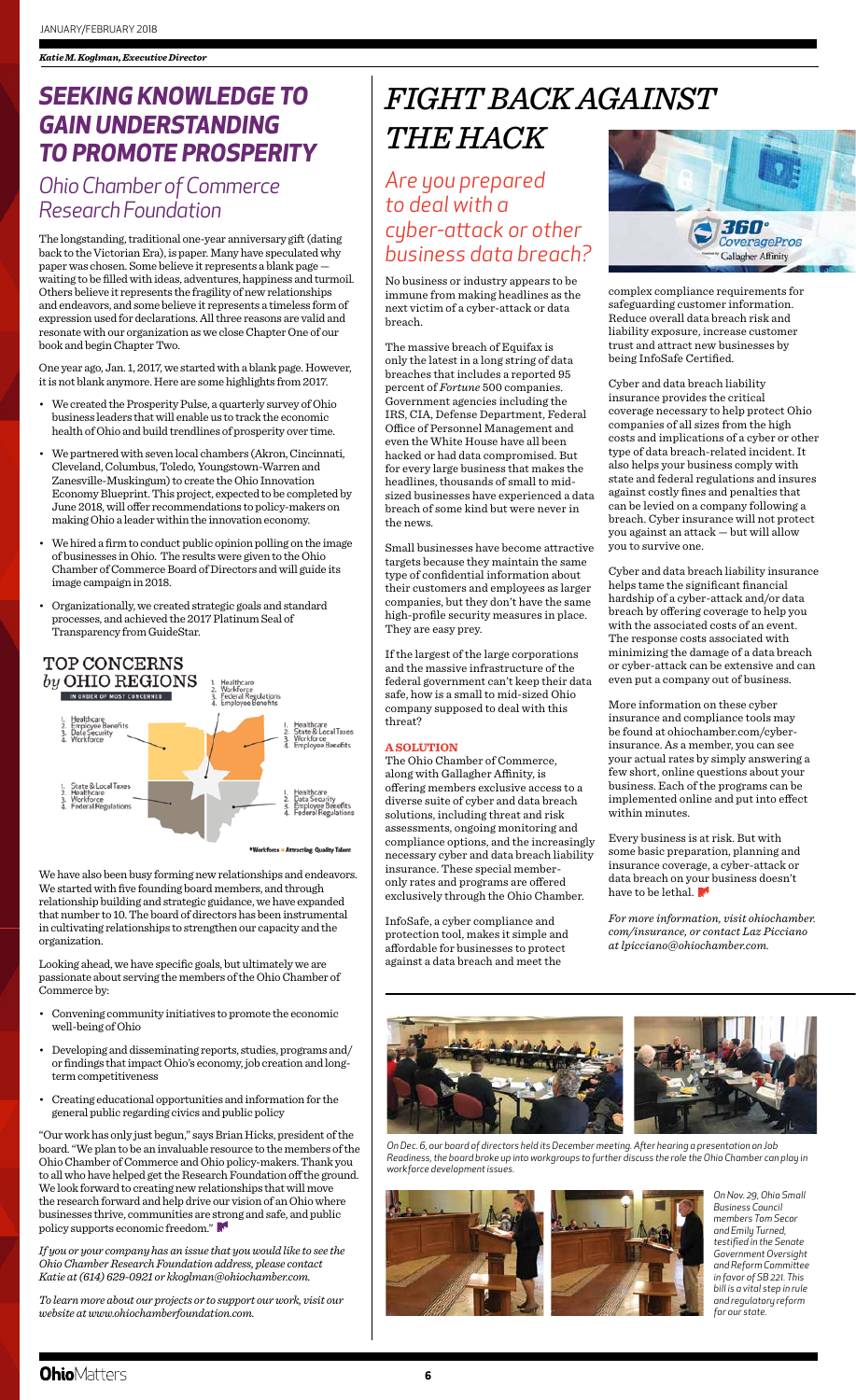Jennifer Osburn keeps our office together, overseeing the finance and administration operations. She joined our team in May 2015

after working for our auditing firm, GBQ Partners, where we were one of her clients. Thus, she was well aware of the financial operations of the Ohio Chamber when she joined our team.

Jen, as she's known in the office, received her bachelor of science degree in business administration from Bowling Green State University and her master's of accounting degree from The Ohio State University. She and her husband, Keith, have two active boys, Hunter, 11, and Jacob, 2, and live in Bexley.

## *MEET OUR STAFF Jennifer Osburn, Vice President, Administration*



### Do you have any pets?

My husband and I have had three Labrador Retrievers over the past 15 years, two of which were rescues. We just adopted a Lab puppy now that our 2 year-old is potty-trained.

### Where did you grow up?

I was born in Columbus and we moved down to Lebanon, Ohio, when I was 7, which was where I lived until college.

### What is your favorite part of your job?

The variety. I handle the finances for the chamber and several other entities, work with the IT consultants, ensure HR compliance, worked on the implementation team for our CRM database and deal with building issues, among other day-to-day tasks.

I earned the Girl Scout Gold Award when I was in high school, which is the equivalent to the Boy Scout Eagle Award, requiring a lot of work over many years and culminating in a service project where I worked with a domestic violence women's shelter.



### What do you do when you are not working?

My oldest son is involved in soccer and Scouts. My husband and I were very involved with Cub Scouts during the past five years with him, leading his den, planning the calendar and den meetings, running the popcorn sale and serving on the leadership committee. That took up most of our free time, but it was very fulfilling.

### What is your favorite quote?

"Life is a beautiful book for those who choose to read it."

### If you could have dinner with two people, living or dead, who would they be?

Both of my grandmothers. I didn't get to spend enough time with them as an adult before they passed. They were both very strong women in their own unique ways, and I would love to just chat with them.

### If we asked your family and close friends to describe you in one word, what do you think they would say? Loyal

### What is your career highlight?

I have two. One is passing the CPA exam early in my career, back when it was paper and pencil and you had to study for all four sections at the same time. The second is being named to *Columbus Business First's* Forty under 40 in 2013. It was such an honor and a very humbling experience to be recognized with so many great leaders in our community.

### What are your three favorite things?

My family, cheesecake and reading a good book

#### Tell us one thing that most people don't know about you.

For our 125th anniversary, we will be sharing photographs from our archives in each issue of *Ohio Matters*.

\$495 per person, with significant savings for organizations sending multiple attendees



*Annual Meeting at the Hilton Deshler in Columbus in the 1950s. Pictured left to right Ralph Bradford, executive vice president of the National Chamber of Commerce, Cy Weaver of Columbia Gas, and Fred Merrell of the Zanesville Chamber of Commerce.*

*Ohio Chamber members on a Great Lakes cruise sponsored by the Cleveland Chamber, 1958.*

*One of our original members, Standard Oil (now BP America)*

*An ad for the Ohio Chamber of Commerce thought to be around the time of World War II.* 

*An ad from one of our original members, Goodrich, started in Akron, Ohio.*









### *NEW MEMBERS*

*Welcome to the following new members that joined the Ohio Chamber of Commerce between Oct. 20 and Dec. 14, 2017. Welcome to the Ohio Chamber!*

August Mack Environmental Inc., Lewis Center

CBD Advisors, Beavercreek

Decatur Diamond LLC, Decatur, IN

Littler Mendelson P.C., Columbus

Teconomy Partners, Columbus

### *New BWC website*

The Ohio Bureau of Workers' Compensation will launch a new website in 2018. The first phase, expected to go live in early 2018, will focus on the areas users see prior to logging in to their accounts. Content and services that exist after logging in will be updated later in 2018. The website changes may impact the bookmarks that you have set.

*Visit the website at www.bwc.ohio.gov.*

### *Ohio Safety Congress & Expo*

The annual Ohio Safety Congress & Expo is March 7-9, 2018, at the Greater Columbus Convention Center. This is a free event, but attendees must register (using your BWC policy number) at https://bwc. expoplanner.com. There will be more than 200 free educational sessions at which attendees can earn continuing education credits and BWC program credits, along with hundreds of exhibitors.

### *MEMBER NEWS Upcoming educational conferences*

The Ohio Chamber of Commerce partners with the Manufacturers' Education Council to provide educational conferences throughout the year. Below are the conferences for the first quarter of 2018. Registration and additional information are online at www.mecseminars.com.

### **27th annual Ohio Tax Conference – the Largest & Best Business Conference in the Nation**

*Tuesday, Jan. 23 and Wednesday, Jan. 24 Hyatt Regency Columbus, 350 N. High St., Columbus, OH 43215* This conference has been approved for 14 CEU credits, two hours of attorney professional conduct instruction and 16.5 hours of CPE credits. The Ohio gubernatorial candidates have been invited. \$695 per person, with discounts for companies that send two or more attendees

### **22nd annual Ohio Energy Management Conference**

*Tuesday, Feb. 20 and Wednesday, Feb. 21*

*The Columbus Renaissance Hotel, 50 N. Third St., Columbus, OH 43215* This conference has been approved for 10 Ohio Professional Engineers PDH credits, two Certified Energy Managers credits and 10.75 CLE credits for attorneys.

\$625 per person, with discounts for companies that send three or more attendees

### **27th annual Sustainability & EHS Symposium**

*Tuesday, March 27 and Wednesday, March 28*

*Duke Energy Center in Cincinnati, 525 Elm St., Cincinnati, OH 45202* This symposium has been approved for many continuing education credits; see the website for details.